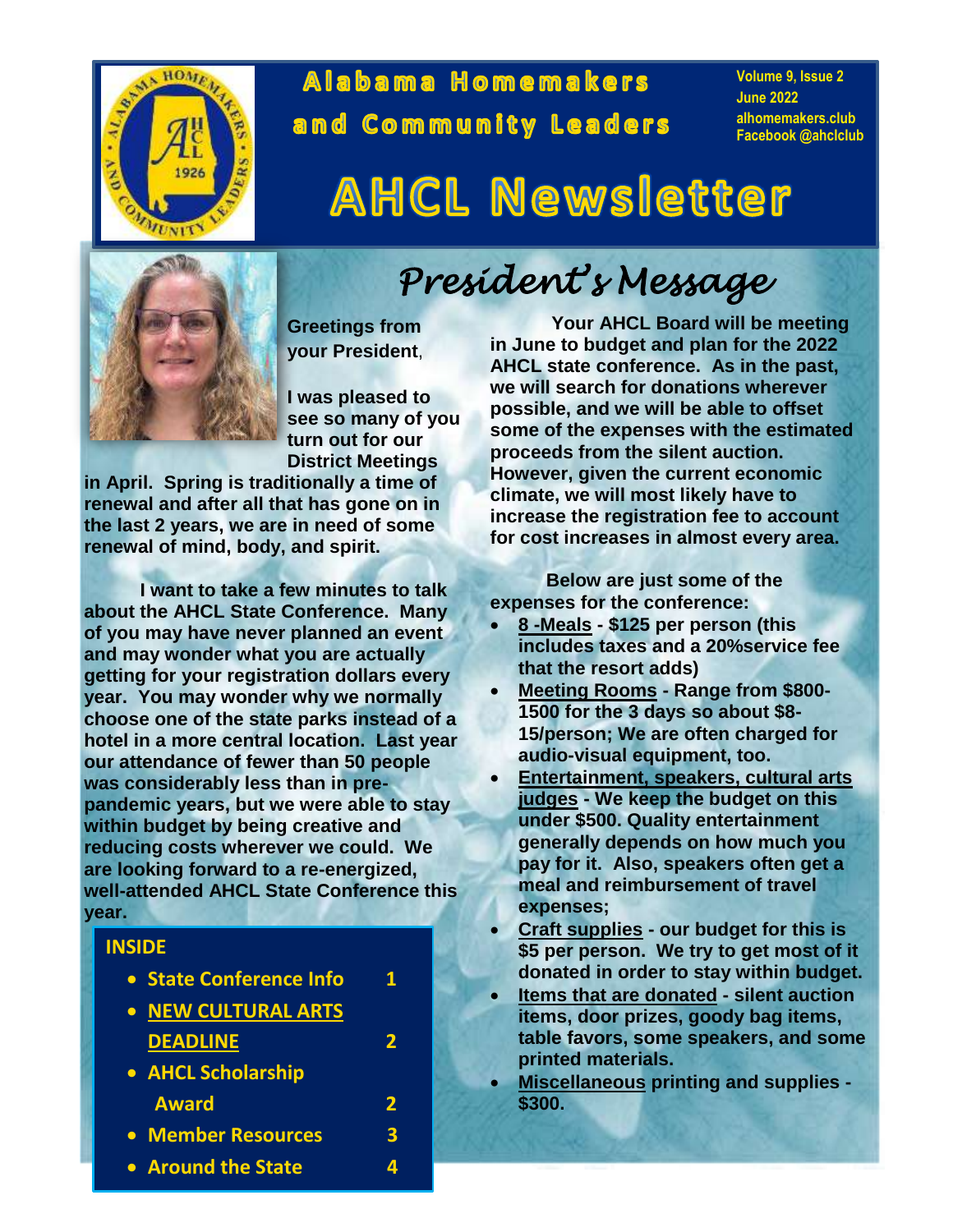As you can see, your registration fee covers a lot of fixed costs and your Board members are always looking for ways to hold costs down and keep the registration fee reasonable.

Make your plans now to attend the AHCL State Conference at beautiful Joe Wheeler State Park, October 25-27, 2022. I am looking forward to seeing all of you at the AHCL State Conference this year!.

## *Ginger Robinson, AHCL President*



## **Deadline Update**

It has been the practice to submit Writing Entries to the State for judging by 1 October to make sure the writing judges have time to look at the material and make a good and fair assessment. Cell phones have made it so easy to take fabulous photos that we are being overwhelmed with Photography Entries, and the judges are struggling to truly evaluate all the submittals justly. Therefor we're asking that **each County send their blue ribbon Photography Entries to State with the Writing Entries to arrive by 1 October.** Please plan accordingly – you don't want to miss out because of a deadline issue! Photo and Writing Entries should be submitted to District I Coordinator Elizabeth Griswold.

## **AHCL State Scholarship Awarded**

As a member of AHCL, you should take great pride in the impact your efforts and those of your club make alll around your local area and throughout the state of Alabama. One of those impactful efforts is the awarding of svcholarships to deserving students – something that may very well change the trajectory of the lives of those students as well as that of their families, even to future generations

Three of our State Board members recently had the great honor of representing you when they had the wonderful opportunity to present the 2022 AHCL Scholarship to Jasalyn Jernigan of Eufala High School. Thank you for making this possible!



*Jasalyn Jernigan is presented the 2022 AHCL Scholarship by Board members Julie Twining, Tinnie Hunter, and Sherry Equi.*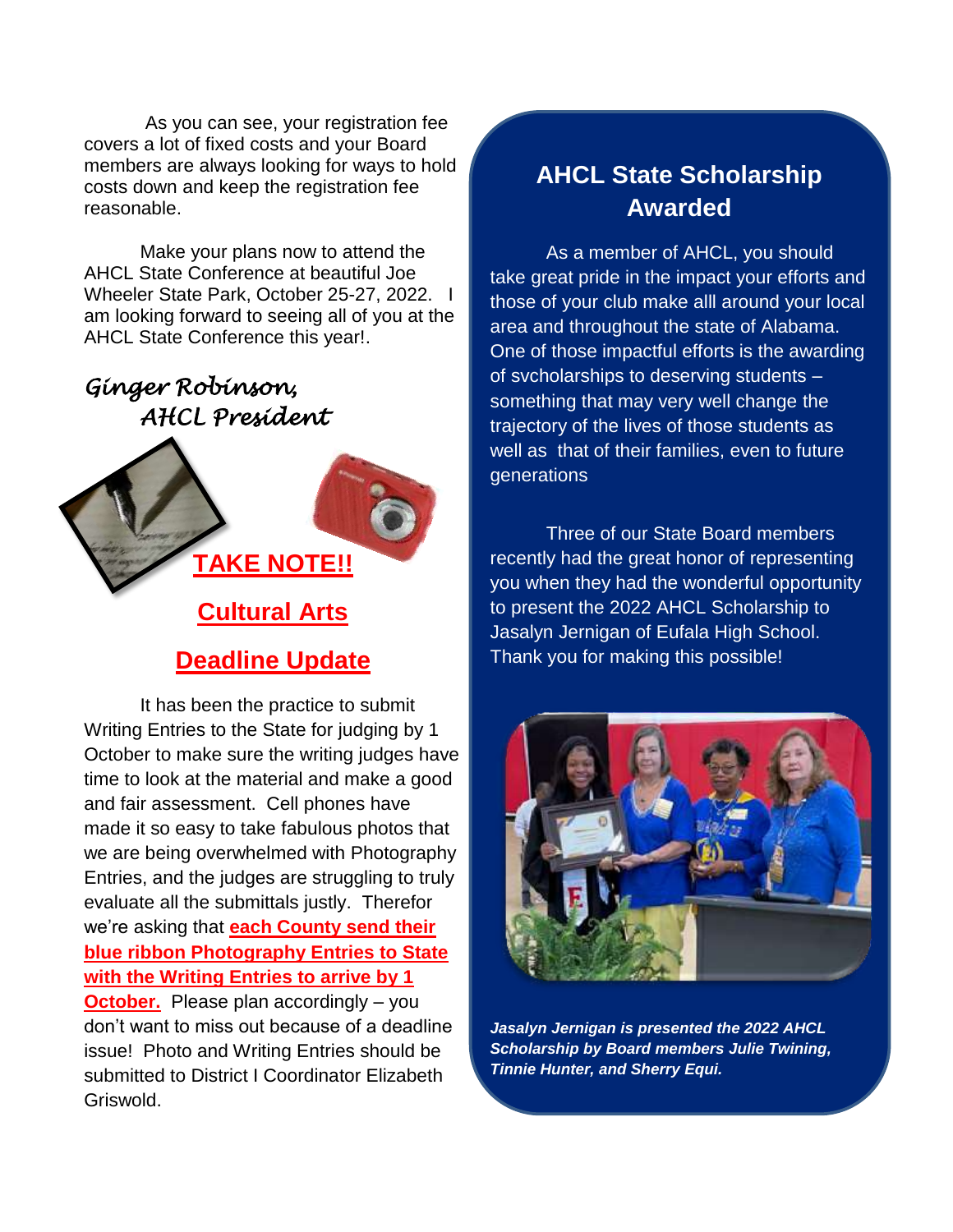## **Member Resources**

**Member Education** Are you thinking about taking a class to learn a new craft? A new language? Maybe it's time to figure out how to create a website, or maybe you want to tune up those vocal chords. Perhaps you have a career that requires continuing education credits. There are so many opportunities for adult education these days, from your local community college to your local library. Don't forget that the Dorothy Tate Scholarship is available to you – all you need to do is fill out and submit an application that can be found at this link **[Dorothy Tate](https://alhomemakers.club/scholarships/dorothy-e-tate-scholarship/)  [Scholarship](https://alhomemakers.club/scholarships/dorothy-e-tate-scholarship/)**.

**Club Grants** Does your club have a fantastic project idea, but doesn't quite have the treasury to get the job done? Remember that the AHCL Grant funds are available to support just that kind of need. Visit **[AHCL](https://alhomemakers.club/wp-content/uploads/2018/09/ahcl-grant-form.pdf)  [Grant Application](https://alhomemakers.club/wp-content/uploads/2018/09/ahcl-grant-form.pdf)**

**AHCL Website** It took awhile for this old fogey to learn how to manipulate the website, but I have finally started to get a handle on it. Please visit the site at alhomemakers.club, or simply click on this link **[AHCL Website](https://alhomemakers.club/)** if you are reading this newsletter as an email.

I encourage you to search around inside the site and see what you can find, and what you find is missing. I do welcome your comments the site remains useful to you, the AHCL membership.

Thank you for your support and patience! Nancy Z. Kitchens Media Coordinator

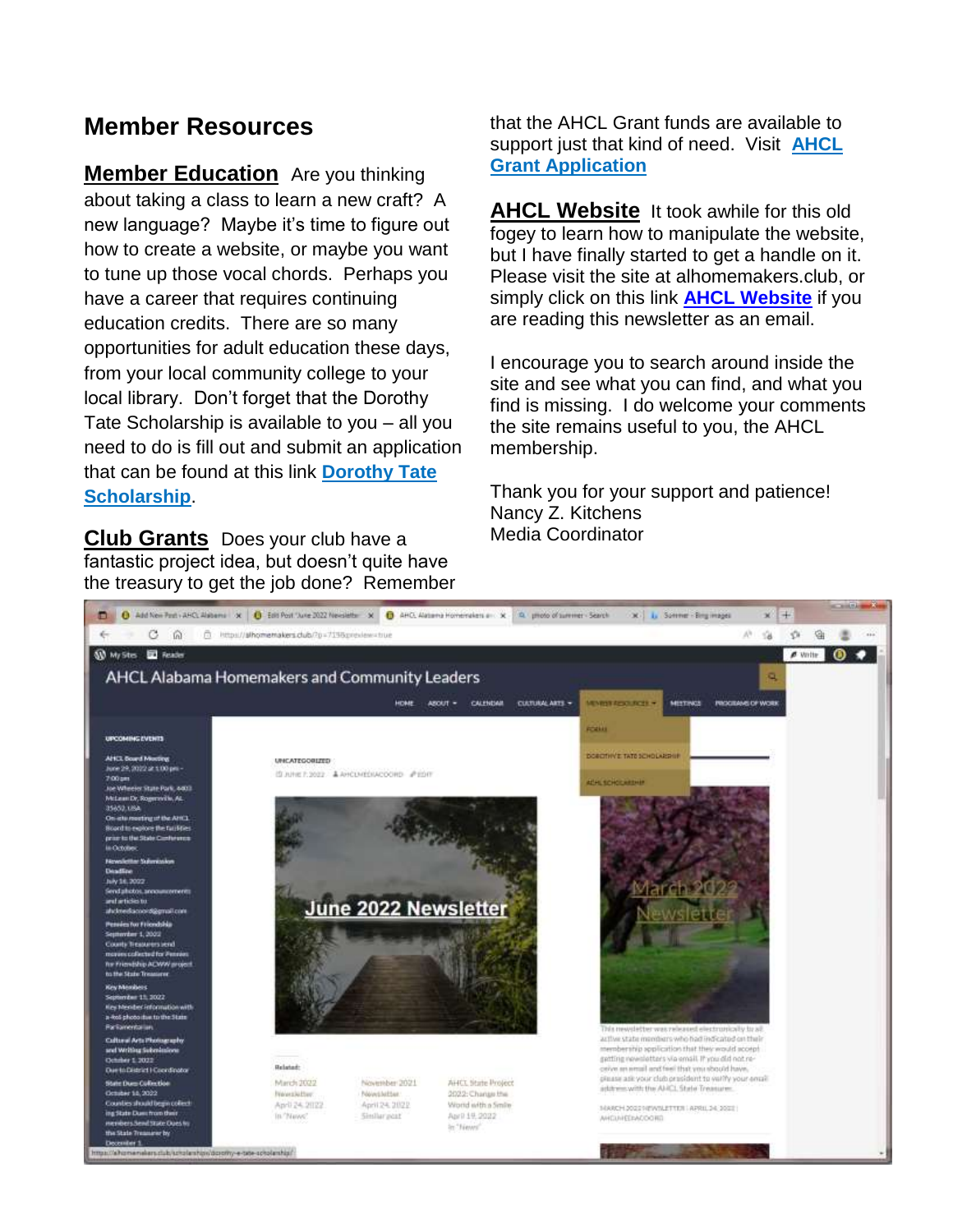

*Save the Date!!* 

*2022 AHCL State Conference October 25-27* 

*Check out beautiful Joe Wheeler State Park at [Alapark.com](https://www.alapark.com/parks/joe-wheeler-state-park)* 

## *Around The State*

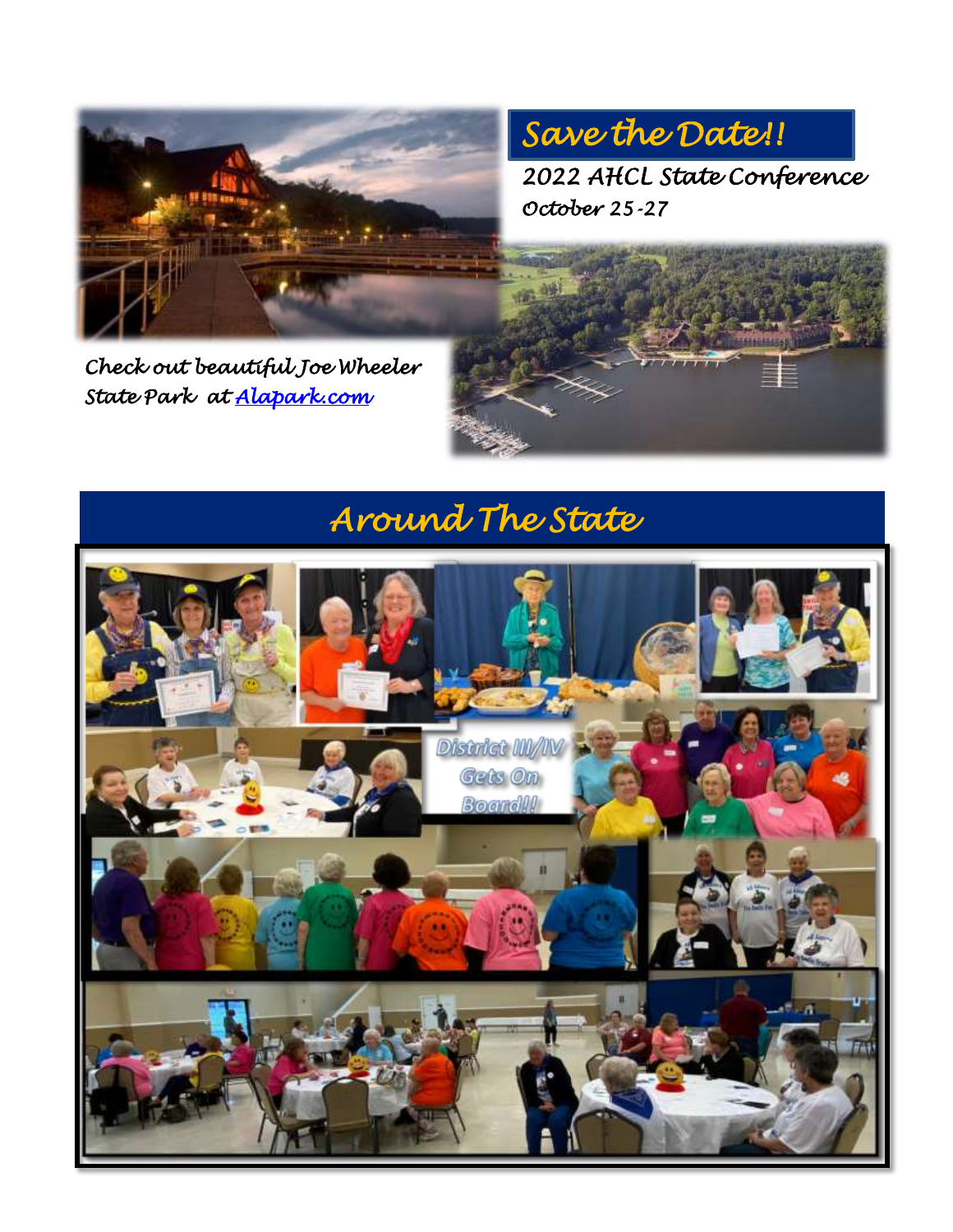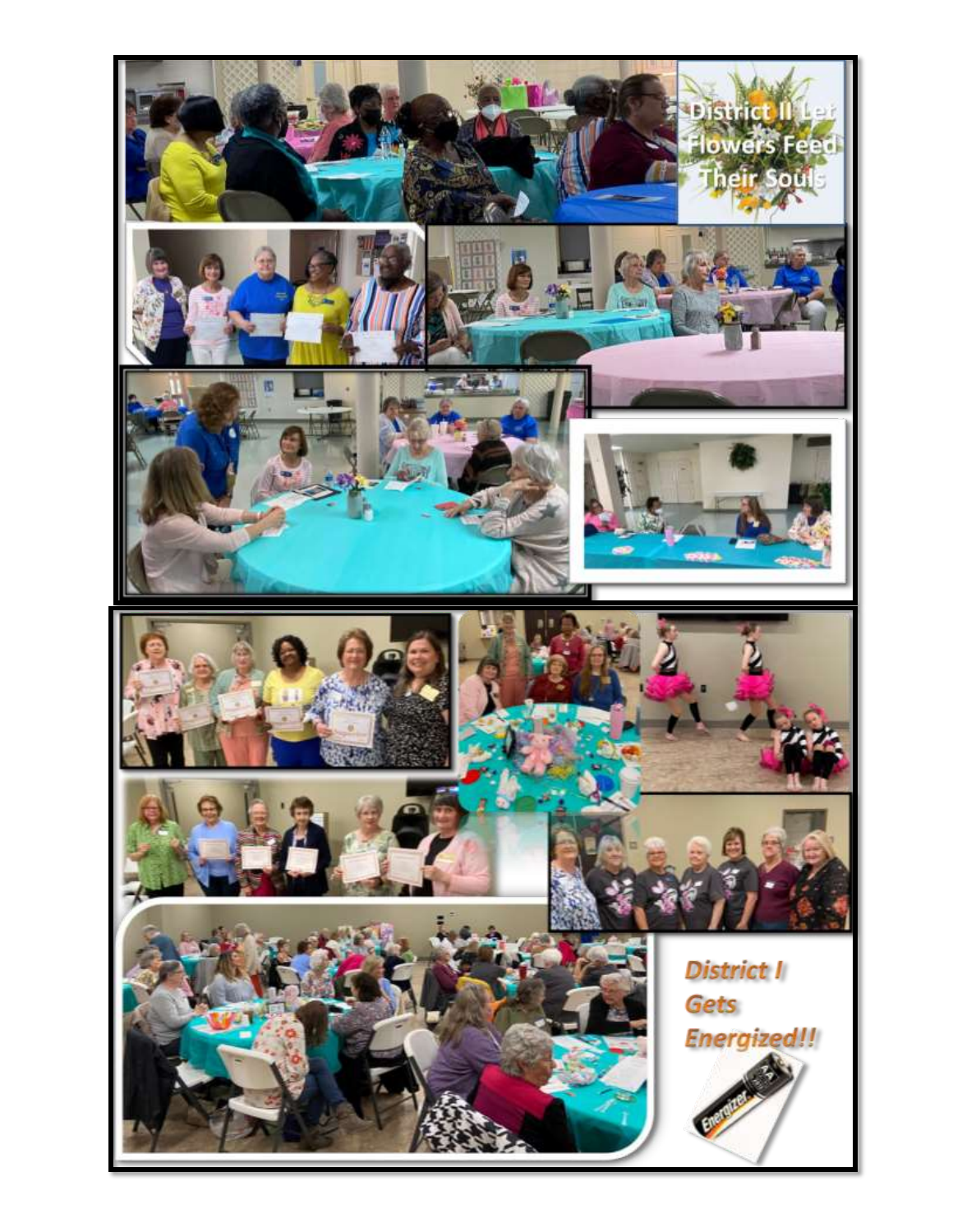### **District III-IV News**

We had a great time at our April 12, 2022 District III-IV Meeting. Our theme was "Smile Train." We had 41 inattendance. Our guest speaker was Angela Treadaway Regional Extension Agent on Food Safety and Quality. She spoke on Cottage food in Alabama. Some of us learned to fold bunny napkins while others just had a good laugh.



The winner of the "Flamingo Award" the best theme dressed club was Chelsea/Westover from Shelby County in their overalls and their smiley faced hats.



Our lunch was provided by Southern Sweets by Joan and she did a great job as always. We are grateful to the City of Jemison for the use of their wonderful facility. Among those attending we had a couple of  $1<sup>st</sup>$  timers and one with 70 plus years in the club. All clubs did a wonderful job in their themed dress.

Thanks to all who attended and played a part in making our meeting a such a success.

**Pam Stone, District III-IV Coordinator**

### **District II News**

We collected \$48 at the Dist. II meeting, and then collected \$77 at the Henry County meeting which was donated to the Smile Train Program in the Alabama Homemakers name. Chose to donate now as they were matching the donation with a 3X increase so our \$125 became \$375! Congratulations District II ladies and keep "smiling".

#### **Sherry Equi, District II Coordinator**

#### **Henry County**

Jolly HCL was not resting during the Covid shutdowns! In 2020 and 2021 we delivered canned goods to the Judson thrift stores that provide food assistance for nearly 450 Henry County families.

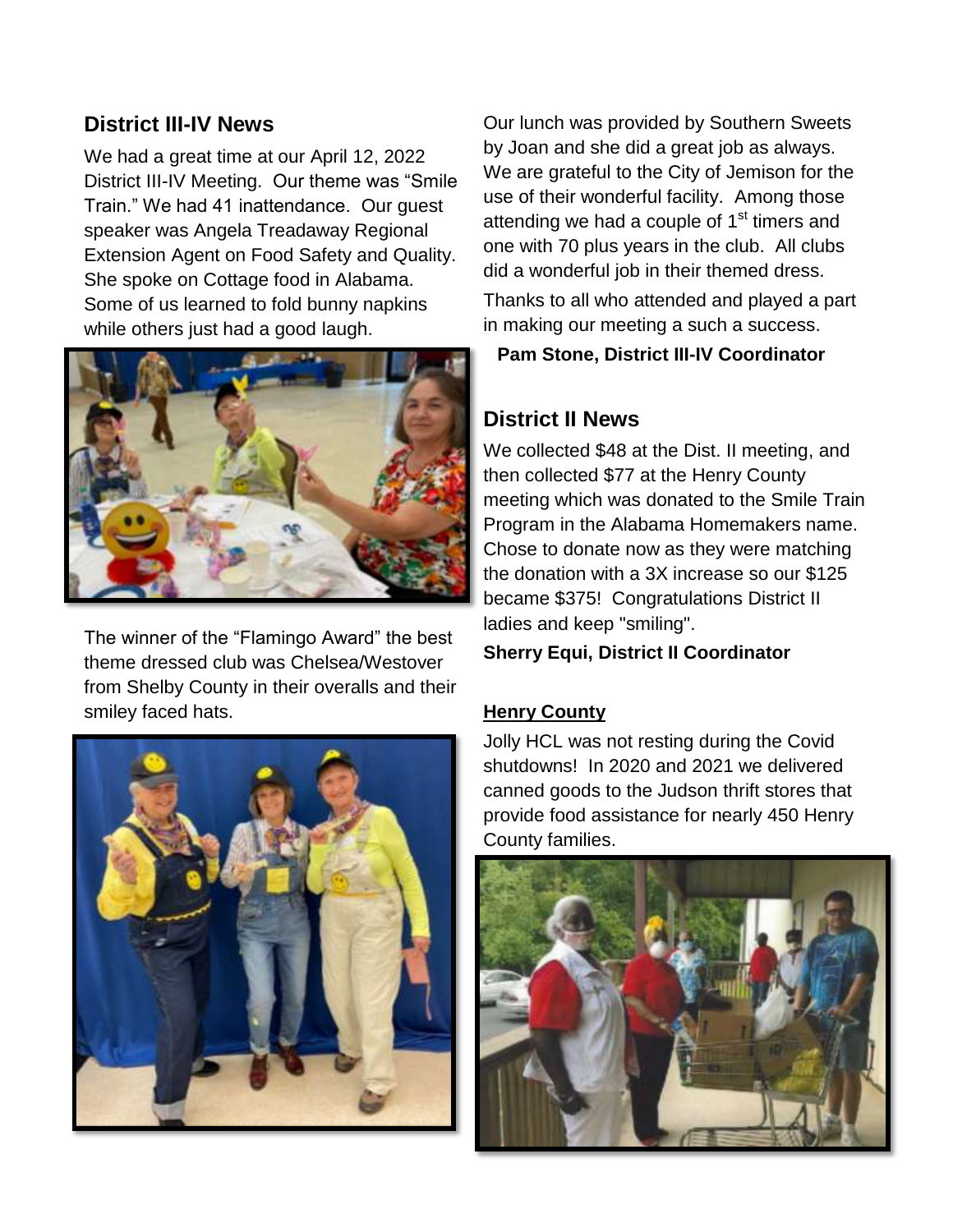#### **Russell County**

The Crawford HCL Club gave supplies to the Ronald McDonald House.



*From left, President Rita Meredith, Program Director Kianna Jackson, and club member Presteen Miller, with their donation in front of the Ronald McDonald House.*

## **District I News**

The theme for the District I Meeting was "Let's Get Energized"; Wow did you get Energized. The meeting was held at Owens Cross Roads Church of Christ in Madison County AL. Full Moon BBQ provided a very tasty lunch. Ignite Performing Arts Studio provided some really "Energized" entertainment. We all learned how to better exercise from Ava and Charlie of Balance for Life – without leaving our chairs!

Super special thanks to everyone who stepped up to make this day a huge success. It is an honor and a privilege to be the District 1 Coordinator.

#### God bless,

#### **Elizabeth Griswold, District 1 Coordinator**

#### **Madison County**

Homemakers are all about supporting our communities and we did just that by presenting a \$500 MCHCL Scholarships to each of two deserving young people. Out of twenty applications that came in from all over Madis9on County, Abigail Thorson and Winton Willaims were selected. By coincidence, they both attended Huntsville High, and we were able to make the presentations at their awards day.



*Madison County President Nancy Kitchens presents scholarships to Winton Willaims and Abigail Thorson.*